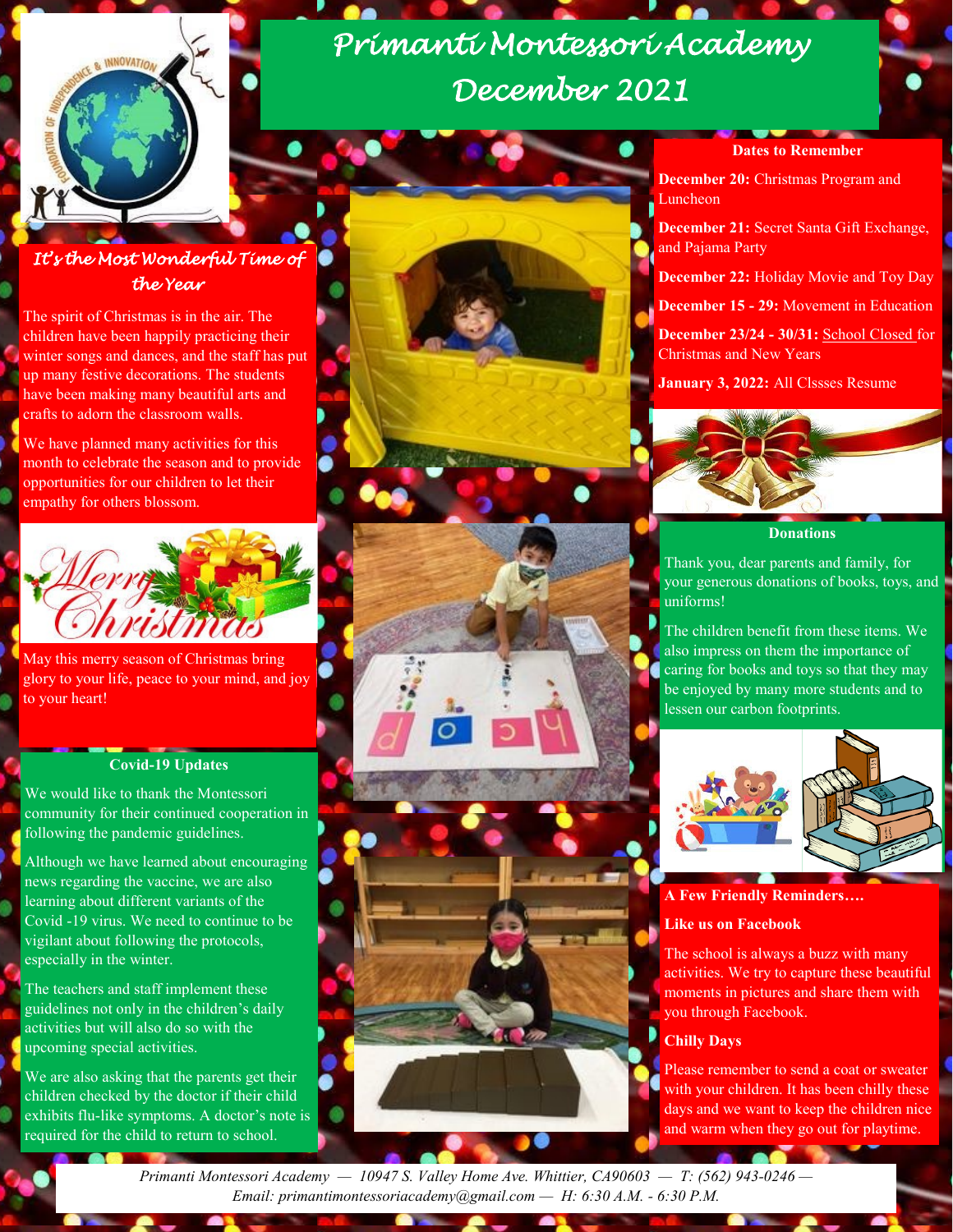# *November Was an Eventful Month*

# **Annual Thanksgiving Luncheon**

November has always been a time to think and be grateful for the blessings in our lives.

Our children celebrated Thanksgiving in the classroom with a traditional feast while reflecting upon all the gifts we are truly blessed with.

The children also had a lot of fun decorating the classrooms with fun and creative arts and crafts.





















*Primanti Montessori Academy — 10947 S. Valley Home Ave. Whittier, CA90603 — T: (562) 943-0246 — Email: primantimontessoriacademy@gmail.com — H: 6:30 A.M. - 6:30 P.M.*